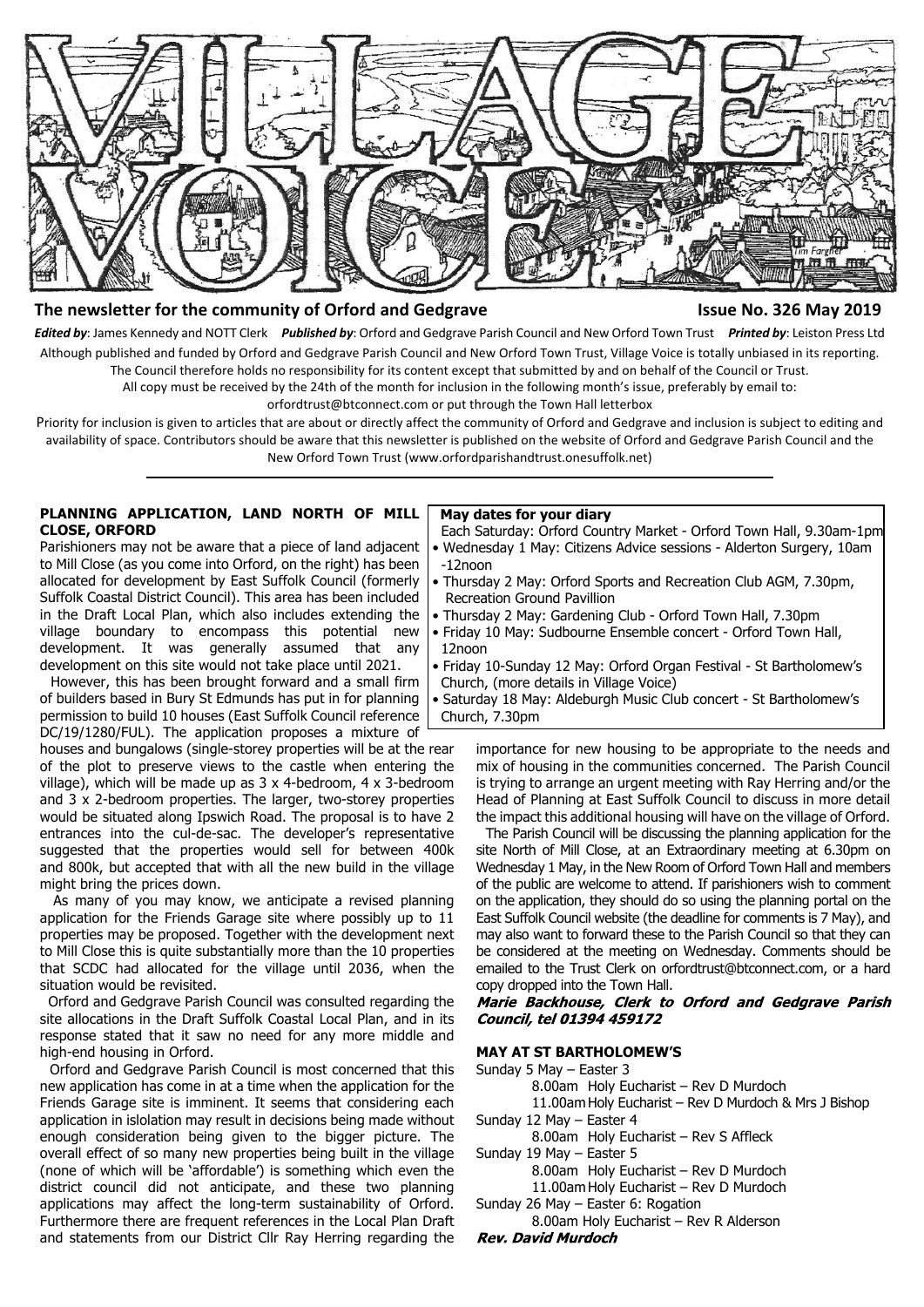### **CHURCH CLEANING**

St. Bartholomew's church is looking for some more people who would be happy to be on the cleaning rota. Church cleaning is done in pairs and only takes about an hour once a month. If anyone is interested please could they let me know either by email or phone. Thank you.

Mary Goldin, mahgoldin@gmail.com, 01394 450320

#### **MAY AT ORFORD METHODIST CHURCH**

Sunday 5 May 10.30am Stephen Caley Sunday 12 May 10.30am Service arranged locally Sunday 19 May 10.30am Stephen Caley 5pm TEA TABLE SERVICE

Sunday 26 May 10.30am Rev Martin Dawes – Communion

 The MONDAY TEA ROOM is open from 12 noon–4pm when you can be sure of a warm welcome and enjoy good food – there is a variety of goods for sale too! WESDNESDAY LUNCH is served at 12.30pm – a great way to share a meal in the company of friends. You will be welcome to join us for any of our services and events – also for the TEA TABLE SERVICE at 5pm on Sunday 19 May.

 Our Lent services have been thought-provoking and well received. So too was the Good Friday Meditative Service led by the Rev Stephen Yelland – this service was followed hot cross buns and a fish and chips lunch. Stephen Yelland made a return visit on Easter Morning leading the well-attended service.

 Earlier in Lent, on Mothering Sunday, the Service was well attended and bouquet of roses and Mothers' Day bookmarks were given to all the ladies present. After service refreshments and a special cake were much enjoyed.

 Although the monthly Sunday Soup and Pud lunch was intended for the autumn/winter months only we have decided to continue with a light lunch on the first Sunday of each month throughout the year as well as the monthly Tea Table Services. Framlingham friends joined us for our mid-afternoon Springtime Cream Tea and Sing – an informal time with Mission Praise and delicious cream cakes consumed too! The arrival of unexpected family members was welcome.

 It's really great to see our children participating in our services – they remain in church throughout the hour using the newly created space, now the old organ has been disposed of, and kept busy with the help of Pam.

# **Stephen Caley**

# **ORFORD SPORTS AND RECREATION CLUB**

The AGM of the club will be held at the club on Thursday 2 May at 7.30pm - all are welcome to attend.

 As well as the usual club nights on Monday and Friday evenings from 8.30pm, events coming up are as follows:

- Thursday 9 May, Bike night from 6pm, bike not essential, burger and chips plus bar available.
- Saturday 18 May, Music Quiz night from 8pm pit your wits against the best!
- Friday 24 May, Bingo night from 8pm
- Thursday 13 June, Bike night

 • Saturday 15 June, live music from 3 Steps to Heaven, 8 till late Mark Smy, OSRC Secretary, tel 450358

#### **FRIENDS GARAGE: MOVING FORWARD**

It's been a while since the last update, so we wanted to outline the situation at the Friends Garage site.

 Despite the gloomy sight of Friends Garage, there's plenty going on behind the scenes on a daily basis. Negotiations for the purchase of a plot of land suitable for a filling station and shop on Front Street are well under way and a price has been agreed. This is a great milestone but it's still early days. If things go very well, the filling station may be running by Christmas and the shop by Easter 2020 or shortly thereafter. Negotiations are proving time consuming and quite complex. The complexity is not just over the sale of the land but also around the developer's

requirements, planning, building and safety regulations and the plethora of potential suppliers involved in such a project including forecourt contractors, builders, East Suffolk Council, Highways and Suffolk County Council. It is worth stating that East Suffolk Planning Department has been very helpful and responsive throughout, and we believe they are sympathetic to the requirement that Orford has for a filling station and retail operation.

 The basic design plans for the fuel pumps and shop have been agreed subject to statutory planning and, assuming all the other pieces of the plan fit into place, we're excited that we will have something to be pleased with as a community. We hope to be able to present plans to everyone via the Parish Council at some stage in the coming weeks. We do not see a MOT and mechanical workshop as being a part of this plan because it is not viable to service complex modern cars to compete with main dealers' MOT and service facilities considering the investment required. Many of us would have preferred the Friends Garage we knew before, but we think this will be a good outcome for all members of the community.

We estimate that the total cost of the project will be approximately £650,000 and we are looking at various potential external sources of funding, but will in due course need grants, loans or donations from local people, many of whom already offered to help when Friends Garage closed. When we have our structure organised (a Community Interest Company we expect) we will launch an appeal for funds.

 There will be further updates as developments unfold. Thanks for your continued interest and support.

Ian Watkins, Edward Greenwell, Nicholas Gold and Harry Cole

# **ORFORD BUS SERVICES AND 'CONNECTING COMMUNITIES'**

Connections into Woodbridge from Orford are few if travelling by bus. You can leave Orford on the No 71 at 7.05am, arrive in Woodbridge at 7.43am and the only return service leaves Woodbridge at 17.45 arriving Orford at 18.24. An Orford group, therefore, uses Connecting Communities once a fortnight on a Tuesday, departing Orford at 1pm and leaving Woodbridge at 3.30pm, which gives time for dentist, haircuts and the few things we cannot buy in Orford. We could fit a few more on this trip so if you would like to come, fortnightly or occasionally, phone Wendy on 01394 450567. Bookings can be made two weeks in advance. Because we are a 'group' we get it cheaper than going alone. A single trip is £3.60 and return is £5.80. **Wendy Roberts** 

**ORFORD & DISTRICT GARDENING CLUB** Next open event: Successfully Growing Sweet Peas Speaker: John Henson Venue: Orford Town Hall, Main Hall Date and time: Thursday 2 May 2019, 7.30pm John is a long-standing specialist in Sweet Peas and will be telling us all there is to know about them:

- how to plant them
- how to choose good plants
- when to plant them
- how to nurture them
- how to develop strong plants
- what they like and don't like

and if he hasn't covered it, he will answer your questions. Anything there is to know about Sweet Peas, John is your man! SWEET PEA PLANTS FOR SALE!

#### **Propagation Workshop by Neill Ludmon**

 Neill, one of our favourite plants men, returned to Orford to help us gain more plants for free! He told us about the theory of different ways of propagating including seeds, different types of cuttings, root stock and division and also the times of year to carry these out. He demonstrated to us and we sowed our own seeds and made cuttings to take home or keep and nurture for our Plant Sale at the Garden Party in June.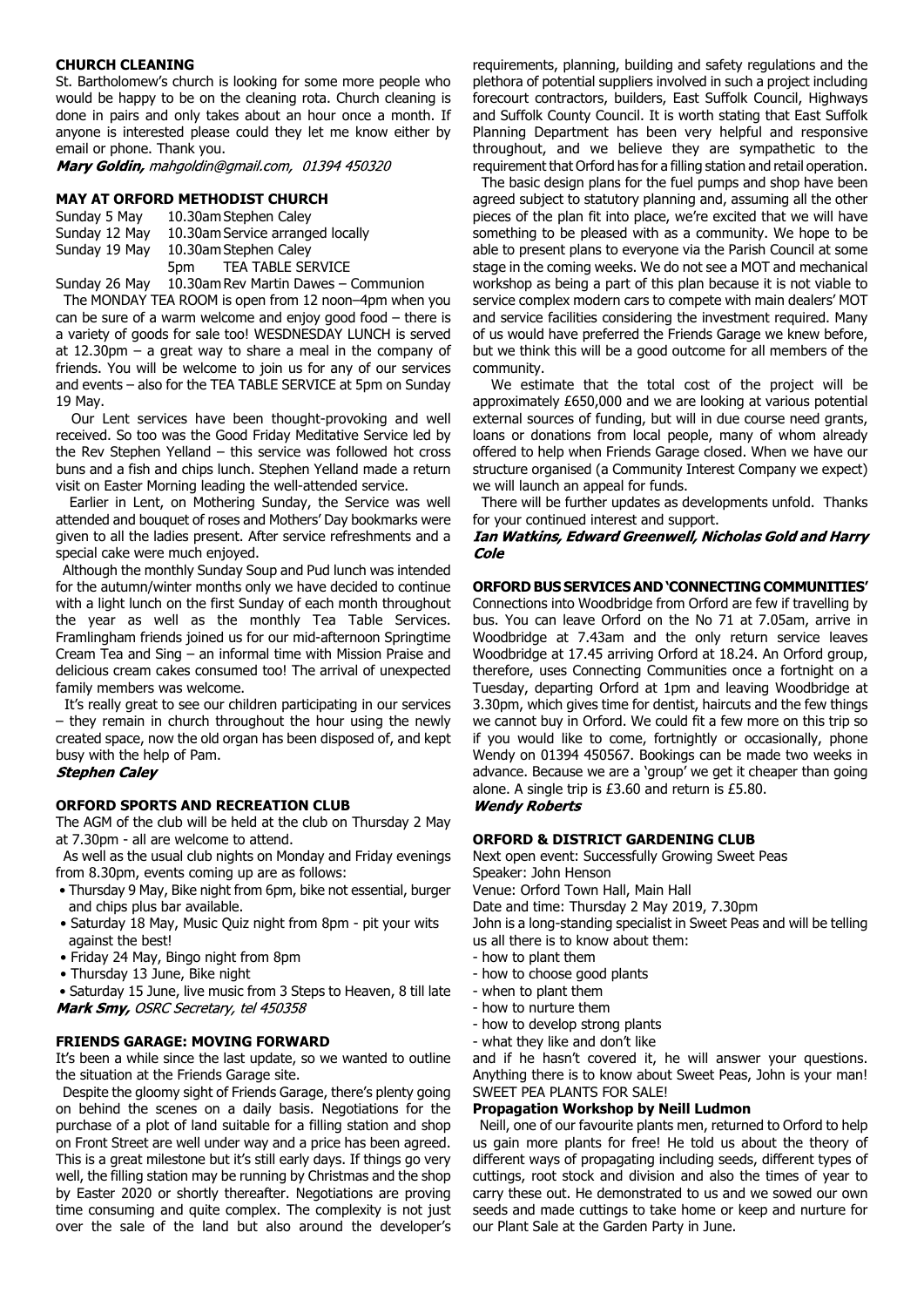### **Melanie Collins of Mickfield Hostas**

 In April, Melanie gave us a very enthusiastic and inspirational talk on shade-loving plants, mainly Hostas. Well over 40 of us gathered together and she gave us many tips and dispelled many theories about Hostas and particularly about slugs and snails!

# **Wyken Hall Gardens**

 A large group of us travelled to Wyken Hall to see their spectacular display of spring flowers and Fritillaries. We had an introduction by their Head Gardener and then wandered around the various areas at our own pace. We then enjoyed afternoon tea and scones.

### **What's next in our 2019 Programme**

- Thursday afternoon, 6 June, Members' Garden Party in a delightful and much admired garden in Orford.
- Wednesday 10 July, Coach Trip to RHS Hyde Hall everyone welcome.
- Saturday afternoon, 9 November Bob Flowerdew 'No Work Gardening'. Do come!<br>**Polly Sharkey, Chair, 01394 450959,**

# creativefutures98@btinternet.com

# **ORFORD ORGAN PROJECT: ORFORD ORGAN FESTIVAL 10-12 May 2019, Orford Church**

Orford's first Organ Festival celebrates the inauguration of 'Anna Magdalena' – our Bach-inspired name for the new Peter Collins organ which is under construction in the church. The Festival begins with an inaugural recital by the project consultant, Paul Hale: the organist emeritus of Southwell Minster will introduce the organ and will perform music by Leighton, Scheidt, Bruhns, Buxtehude, Bédard, Britten, Franck and Karg-Elert (10 May, 7.30pm). In a free family concert narrated by BBC Radio 3's Catriona Young, William Saunders of RHS Holbrook will perform Iain Farrington's Animal Parade, with the participation of children from Orford School (11 May, 1pm). Munich-based organ virtuoso Bernhard Haas will give an international iecital of music by Buxtehude, Scheidemann, Mendelssohn, Reger, Kurtág and Bach (11 May, 8pm).

 And the Festival concludes with a choral and orchestral concert featuring the Prometheus Orchestra conducted by Edmond Fivet: Orford Church Choir will perform Handel's Zadok the Priest, Jonathan Rutherford is the soloist in Handel's Organ Concerto 'The Cuckoo and the Nightingale', and Catherine Ennis, past president of the Royal College of Organists, performs music by Maurice Duruflé and Poulenc's Organ Concerto (12 May, 4pm). Tickets £8-£15. Book online at snapemaltings.co.uk, or in person during business hours at Orford Crafts Centre. For more details about the organ, and how to donate to our fundraising campaign, visit www.orfordorganproject.com<br>Graeme Kav

# **ORFORD SAILING CLUB**

Will be offering 'taster' sailing sessions which are open to everyone. No experience is required, however, children must be at least 8 years old and everyone must be able to swim and feel confident in the water. These sessions are aimed at local families to create an opportunity to experience sailing on the river, and meet other people who like sailing, without any further commitments. We charge £5 per session. DATES

| WEDNESDAY: 5.30pm-6.30pm | SUNDAYS: 10.30am-12noon |
|--------------------------|-------------------------|
| 5 June                   | 23 June                 |
| 12 June                  | 30 June                 |
| 19 June                  | 7 July                  |
| 26 June                  |                         |
| 2.1.1                    |                         |

3 July

Should you be interested please contact Sheena Barrow, email sheenambarrow@btinternet.com, 01394 450737 **Sheena Barrow** 

## **CONCERT AT ST BARTHOLOMEW'S FOR THE THOMAS MARSHALL EDUCATION FUND**

If you weren't in Orford Church on Saturday 6 April you missed an incredible evening of great music. The Thomas Marshall Education Fund originally organised the concert to raise funds for its ongoing support of education in Mozambique. However, shortly before the concert a devastating cyclone hit Mozambique and neighbouring countries and destroyed the accommodation and possessions of the students that we support. As a result, it was decided to donate all the proceeds from the evening to help rebuild the lives of our students. With generous sponsorship from Jacki and Nigel Maslin and The Brian Mitchell Charitable Settlement we were able to cover all our costs so that we raised around £1,850.

 The evening started with Ben Scarce, a local musician who performed for many years at Picnic Jazz at The Pavilion in Orford. Ben was coming off the back of a long hiatus from song writing which has involved him becoming an adult and acquiring a mortgage; a career and a family. As he says, 'All very mundane unless you're me and living it. I'm now at a stage where I've found something to write songs about again and will be setting foot into a recording studio soon to get a new record underway. Playing live is a rare treat whilst trying to balance everyday life but I'm trying to get better at it. I'm really excited and happy to be contributing to the aims of the Thomas Marshall Education Fund; something that I've wanted to do for a long time.'

 Accompanying himself on guitar and singing with confidence, he came close to stealing the evening with a mix of covers and self-penned tunes but then Joanna Eden joined Ben on stage to sing a brilliant duet of the James Taylor song 'Carolina in my mind'. Joanna happy to act as the backing for Ben with some beautiful harmonies.

 Joanna was one of the most popular performers to appear at Jazz at The Pavilion, and her performance in Orford Church demonstrated why. With a programme of Carole King, James Taylor, Joni Mitchell and Ella Fitzgerald songs plus tracks from her latest album Truth Tree she held the audience in the palm of her hand with 130 people in Orford Church singing along with their old favourites. If you missed out on this event, it is well worth looking out for the album and also for her live appearances around East Anglia. The evening finished with Joanna singing in Portuguese, coincidentally the language of Mozambique. Details of Joanna's shows and music can be found at www.joannaeden.net

 Thank you to everyone who came to the concert or who has donated to the TMEF Cyclone Relief Fund directly. Further details are available on the TMEF website www.tmef.org.uk

 We are now planning this year's T4Thomas which takes place on Sunday 9 June at Chantry Cottage on the Gedgrave Road. An all-day garden party with food from breakfast to afternoon tea and all stops in between. We would love to see you there. Roger Hipwell - Thomas Marshall Education Fund

# **THE PENINSULA PRACTICE MAY NEWSLETTER Reception Care Navigators**

We recognise how important it is that patients are signposted as efficiently as possible to the correct service. That is why are training all our Reception Team to become Care Navigators. Reception Care Navigators will make sure you get help from the right person at right time. This could be anything from arranging an appointment with your GP or Practice Nurse, providing information on services within your community or giving advice over the phone. To do this, Care Navigators will need to ask you why you are calling so they can arrange the right care or support for you. And don't forgot that you can seek online advice from your GP thorough eConsult service.  $TQ$ access eConsult please visit our website: www.thepeninsulapractice@co.uk